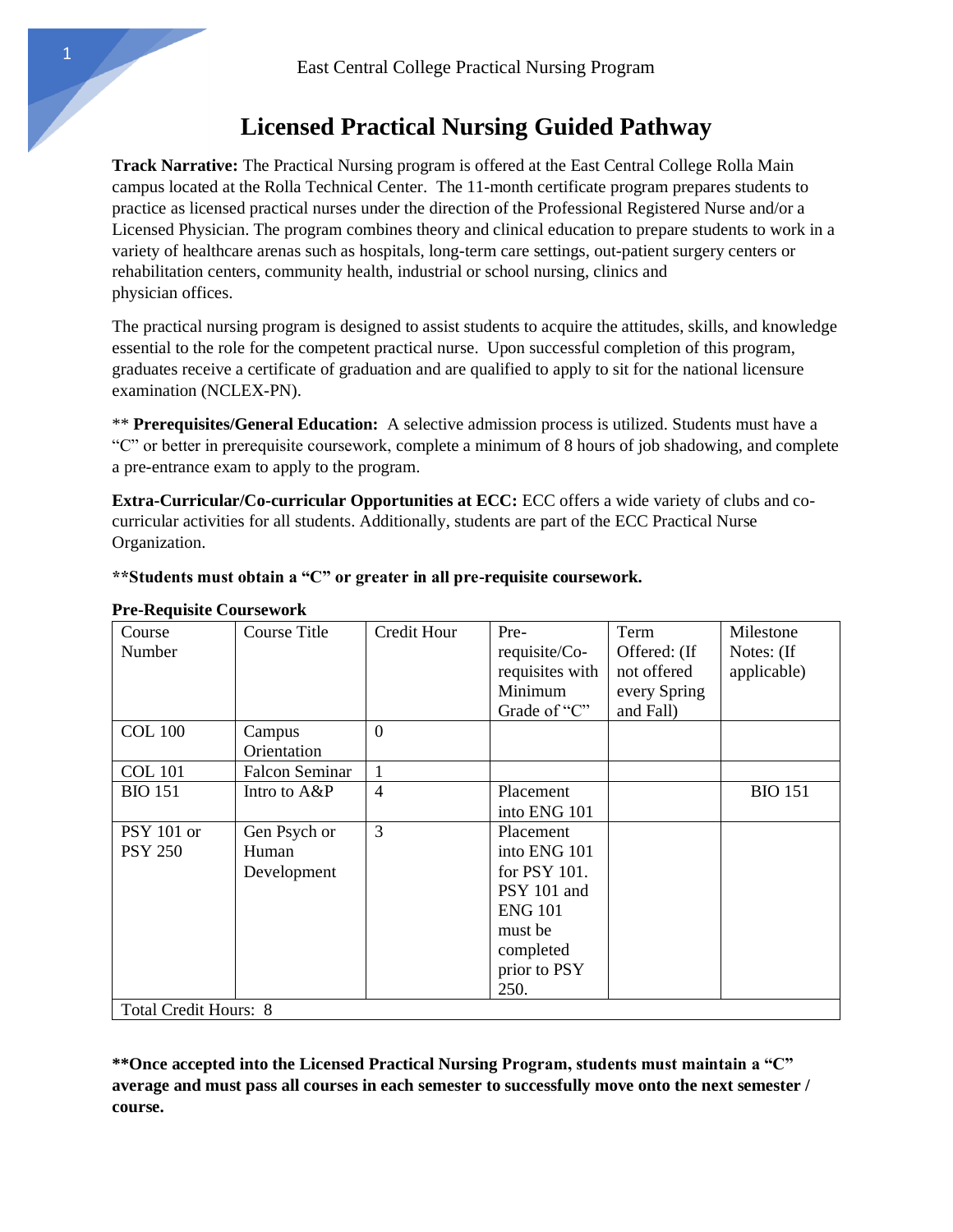**Fall** 

| <b>Course Number</b>      | <b>Course Title</b> | Credit Hour    | Pre-           | Term Offered:   | Milestone   |  |
|---------------------------|---------------------|----------------|----------------|-----------------|-------------|--|
|                           |                     |                |                |                 |             |  |
|                           |                     |                | requisite/Co-  | (If not offered | Notes: (If  |  |
|                           |                     |                | requisites     | every Spring    | applicable) |  |
|                           |                     |                | with           | and Fall)       |             |  |
|                           |                     |                | Minimum        |                 |             |  |
|                           |                     |                | Grade          |                 |             |  |
| <b>PSY 101 or</b>         | Gen Psych or        | 3              | Placement      |                 |             |  |
| <b>PSY 250</b>            | Human               |                | into ENG       |                 |             |  |
|                           | Development         |                | 101 for PSY    |                 |             |  |
|                           |                     |                | 101.           |                 |             |  |
|                           |                     |                | PSY 101 and    |                 |             |  |
|                           |                     |                | <b>ENG 101</b> |                 |             |  |
|                           |                     |                | must be        |                 |             |  |
|                           |                     |                | completed      |                 |             |  |
|                           |                     |                | prior to PSY   |                 |             |  |
|                           |                     |                | 250.           |                 |             |  |
| <b>LPN 100</b>            | Personal &          | $\overline{2}$ |                | Fall-16 wk      |             |  |
|                           | Vocational          |                |                | course          |             |  |
|                           | Concepts I          |                |                |                 |             |  |
| <b>LPN 110</b>            | Foundations of      | 5.5            |                | Fall -8 wk      |             |  |
|                           | Practical           |                |                | course          |             |  |
|                           | <b>Nursing</b>      |                |                |                 |             |  |
|                           | Lecture I           |                |                |                 |             |  |
| <b>LPN 111</b>            | Foundations of      | 1.5            |                | Fall-8 wk       |             |  |
|                           | Practical           |                |                | course          |             |  |
|                           | Nursing Lab I       |                |                |                 |             |  |
| <b>LPN 120</b>            | Foundations of      | 5.5            |                | Fall-8 wk       |             |  |
|                           | Practical           |                |                | course          |             |  |
|                           | Nursing             |                |                |                 |             |  |
|                           | Lecture II          |                |                |                 |             |  |
| <b>LPN 121</b>            | Foundations of      | 1.5            |                | Fall-8 wk       |             |  |
|                           | Practical           |                |                | course          |             |  |
|                           |                     |                |                |                 |             |  |
|                           | Nursing Lab II      |                |                |                 |             |  |
| Total Credit Hours: 16-19 |                     |                |                |                 |             |  |